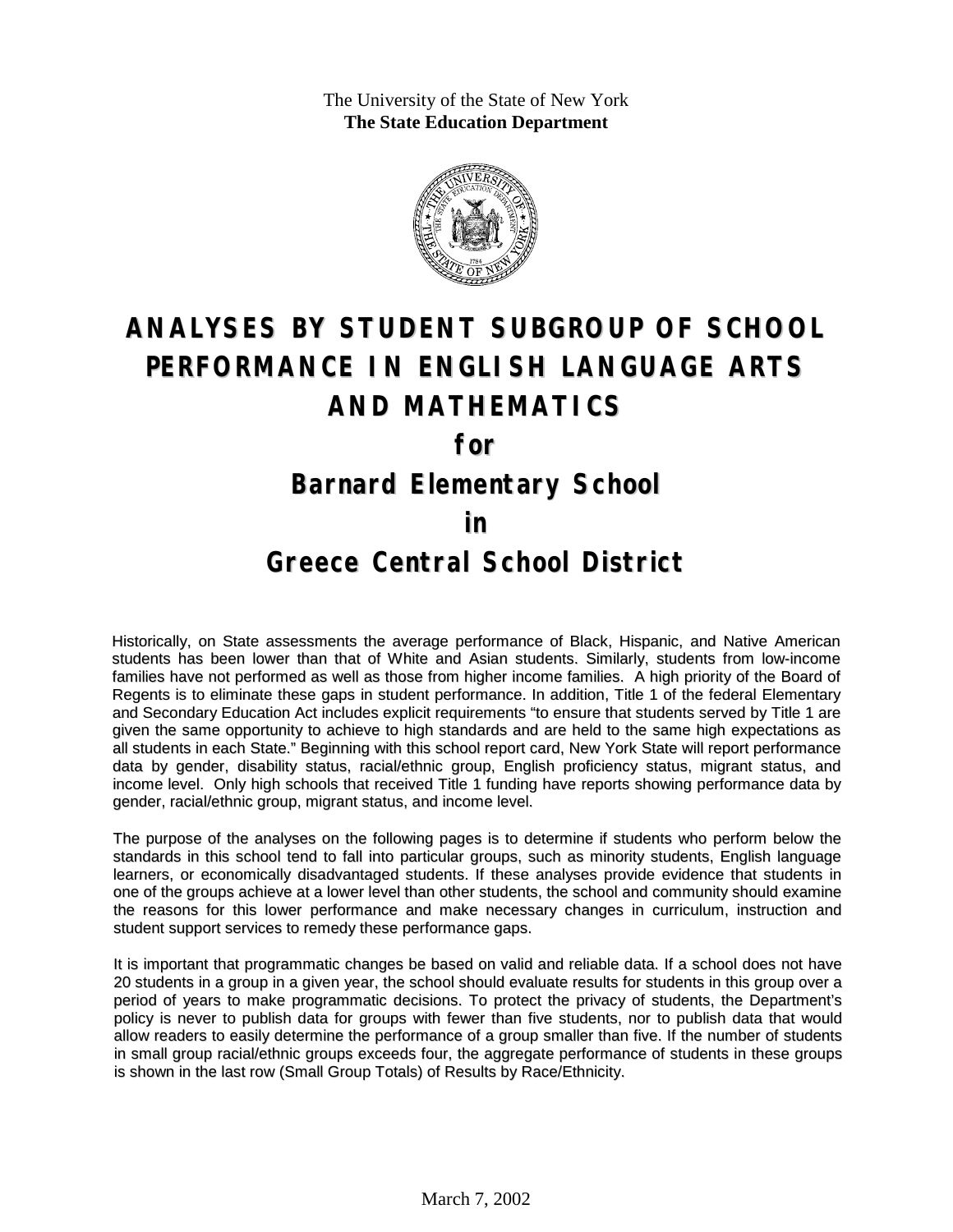## **Elementary English Language Arts**

A description of the performance levels and summary results for all general-education students and all students with disabilities can be found in the *Overview* of the New York State Report Card.

|                                          | <b>Counts of Students</b> |                |                      |               |             |                |                |             | <b>Percentages</b>           |                  |
|------------------------------------------|---------------------------|----------------|----------------------|---------------|-------------|----------------|----------------|-------------|------------------------------|------------------|
| <b>Student Subgroup</b>                  | <b>Not Tested</b>         |                |                      | <b>Tested</b> |             |                |                |             | of Tested<br><b>Students</b> |                  |
|                                          | <b>ALT</b>                | <b>ELL</b>     | No<br>Valid<br>Score | Level<br>1    | Level<br>2  | Level<br>3     | Level<br>4     | Total       | Level<br>$2 - 4$             | Level<br>$3 - 4$ |
| Results by Race/Ethnicity                |                           |                |                      |               |             |                |                |             |                              |                  |
| American Indian/Alaskan<br><b>Native</b> | $\Omega$                  | 0              | 0                    | $\mathbf 0$   | 0           | 0              | $\mathbf 0$    | 0           | 0%                           | 0%               |
| <b>Black</b>                             | 0                         | 0              | 0                    | 1             | 4           | 2              | 1              | 8           | 88%                          | 38%              |
| Hispanic                                 | 0                         | 0              | 1                    | $\mathbf s$   | s           | ${\tt S}$      | $\mathbf s$    | 7           | s                            | s                |
| Asian or Pacific Islander                | $\mathbf{0}$              | 0              | $\mathbf{1}$         | s             | $\mathbf s$ | S              | s              | 1           | S                            | s                |
| White                                    | 0                         | 2              | 10                   | $\mathbf 0$   | 19          | 46             | 21             | 86          | 100%                         | 78%              |
| Total                                    | 0                         | $\overline{2}$ | 12                   | 1             | 26          | 52             | 23             | 102         | 99%                          | 74%              |
| Small Group Totals (s)                   | 0                         | 0              | 2                    | $\mathbf 0$   | 3           | $\overline{4}$ | 1              | 8           | 100%                         | 63%              |
| Results by Gender                        |                           |                |                      |               |             |                |                |             |                              |                  |
| Female                                   | 0                         | $\mathbf{1}$   | 6                    | $\mathbf 0$   | 6           | 22             | 17             | 45          | 100%                         | 87%              |
| Male                                     | 0                         | 1              | 6                    | $\mathbf{1}$  | 20          | 30             | 6              | 57          | 98%                          | 63%              |
| Total                                    | 0                         | $\overline{2}$ | 12                   | $\mathbf{1}$  | 26          | 52             | 23             | 102         | 99%                          | 74%              |
| Results by English Proficiency Status    |                           |                |                      |               |             |                |                |             |                              |                  |
| <b>English Proficient</b>                | 0                         | 0              | 12                   | 1             | 26          | 52             | 23             | 102         | 99%                          | 74%              |
| <b>Limited English Proficient</b>        | $\pmb{0}$                 | $\overline{2}$ | $\pmb{0}$            | $\mathbf 0$   | $\mathbf 0$ | 0              | $\mathbf 0$    | 0           | 0%                           | 0%               |
| Total                                    | $\mathbf 0$               | $\overline{2}$ | 12                   | $\mathbf{1}$  | 26          | 52             | 23             | 102         | 99%                          | 74%              |
| Results by Income Level                  |                           |                |                      |               |             |                |                |             |                              |                  |
| Economically<br>Disadvantaged            | $\mathbf 0$               | 2              | 5                    | $\mathbf{1}$  | 9           | 16             | $\overline{4}$ | 30          | 97%                          | 67%              |
| Not Disadvantaged                        | $\mathbf 0$               | 0              | $\overline{7}$       | $\mathbf 0$   | 17          | 36             | 19             | 72          | 100%                         | 76%              |
| Total                                    | $\mathbf 0$               | $\overline{2}$ | 12                   | $\mathbf{1}$  | 26          | 52             | 23             | 102         | 99%                          | 74%              |
| <b>Results by Migrant Status</b>         |                           |                |                      |               |             |                |                |             |                              |                  |
| <b>Migrant Family</b>                    | 0                         | 0              | 0                    | $\mathbf 0$   | $\mathbf 0$ | $\mathbf 0$    | $\mathbf 0$    | $\mathbf 0$ | 0%                           | 0%               |
| Not Migrant Family                       | 0                         | $\overline{2}$ | 12                   | $\mathbf{1}$  | 26          | 52             | 23             | 102         | 99%                          | 74%              |
| Total                                    | 0                         | 2              | 12                   | 1             | 26          | 52             | 23             | 102         | 99%                          | 74%              |

**Note. ALT** designates severely disabled students eligible for the New York State Alternate Assessment; **ELL** designates English language learners eligible for an alternative assessment of proficiency in reading English; and **No Valid Score** designates students who did not receive a valid test score because of absence from all or part of the test or because the test was administered under nonstandard conditions.